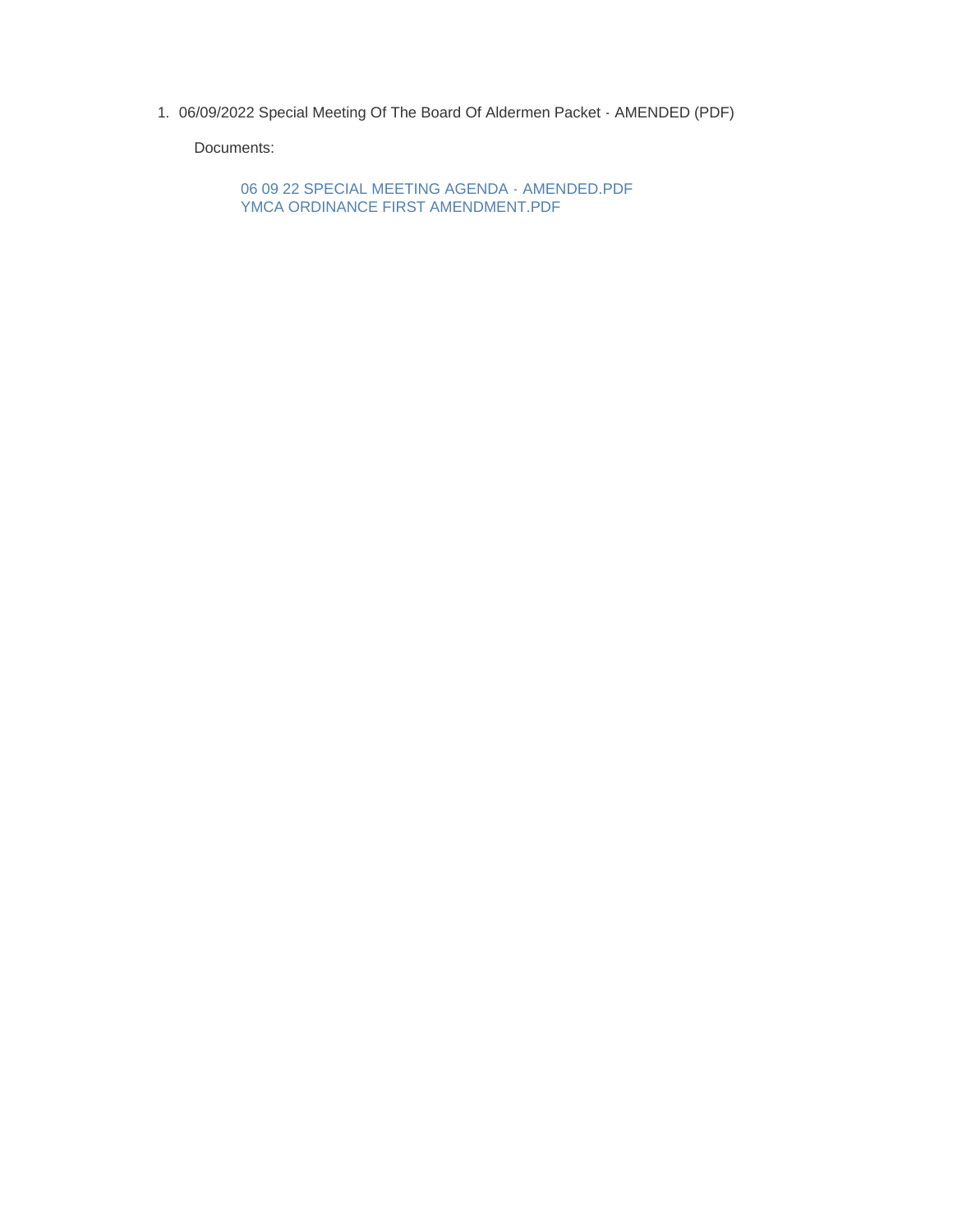#### **CITY OF FENTON, MISSOURI AMENDED AGENDA SPECIAL MEETING OF THE BOARD OF ALDERMEN TO IMMEDIATELY FOLLOW THE THURSDAY, JUNE 9, 2022, BOARD OF ALDERMEN COMMITTEE MEETING AT 7:00 P.M.**

## **Posted at Fenton City Hall on Friday, June 3, 2022 and reposted on Wednesday, June 8, 2022 at 4:00 p.m.**

Notice is hereby given that the City of Fenton will hold a Special Meeting of the Board of Aldermen on Thursday, June 9, 2022, to immediately follow the Board of Aldermen Committee Meeting at 7:00 p.m. at Fenton City Hall, 625 New Smizer Mill Road, Fenton, Missouri.

### **If you are unable to join the meeting in person:**

**To join the meeting via video/teleconference: (1) Go to Zoom at [https://zoom.us](https://zoom.us/) (2) Select Join a Meeting (3) Enter Meeting ID: 892 2134 0555 (4) Enter Password: 330883**

# **To join the meeting by phone call (audio): (1) Call 1-312-626-6799 (2) When prompted, enter the Meeting ID and Password provided above**

# **CALL TO ORDER**

# **PLEDGE OF ALLEGIANCE**

# **ROLL CALL**

# **AGENDA ITEM:**

- **Mayor's appointment for Alderman of Ward 1 vacancy, unexpired term ending April 2023.**
- **Bill 22-48: An Ordinance authorizing the Mayor to execute a first amendment to the contract with Gateway Region Young Men Christian Association for Lifeguard and related Aquatic Services to provide an earlier termination date and authorize additional staff to operate RiverChase.**

# **EXECUTIVE SESSION**

• **Roll call vote to close the meeting pursuant to Section 610.021: (1) Legal actions, causes of action or litigation… (2) Leasing, purchase, or sale of real estate… (3) Hiring, firing, disciplining, or promoting employees… and (13) Individually identifiable personnel records, performance ratings or records pertaining to employees and or applicants for employment…**

# **ADJOURNMENT**

**PERSONS REQUIRING AN ACCOMMODATION TO PARTICIPATE IN THE MEETING SHOULD CONTACT THE CITY CLERK'S OFFICE AT 636-343-2080 OR TDD 1-800-735-2966 AT LEAST TWO WORKING DAYS PRIOR TO THE MEETING.**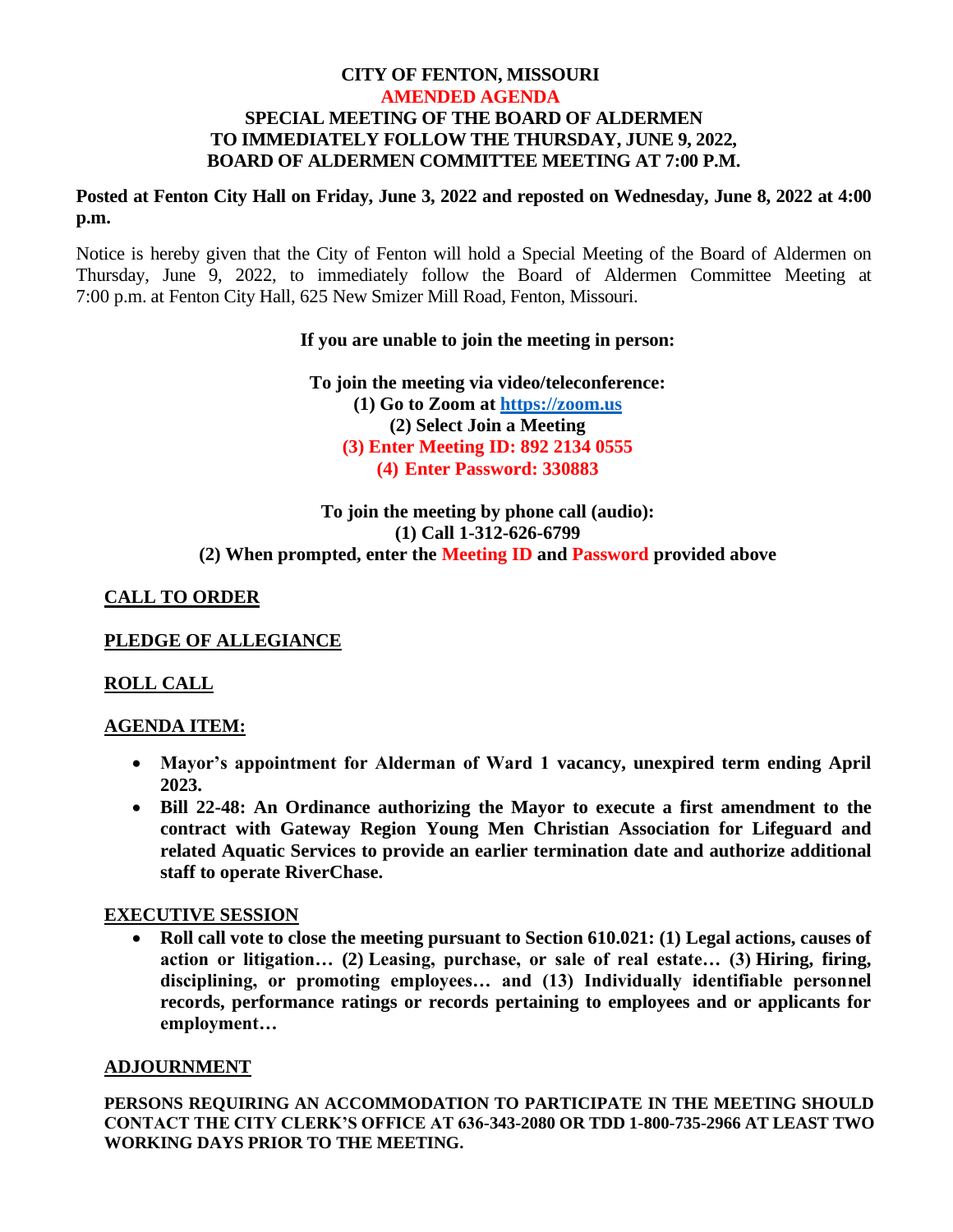1st Reading: 2nd Reading: **SPONSOR:**

### **ORDINANCE NO. \_\_\_\_**

## **BILL NO. 22-48**

# **AN ORDINANCE AUTHORIZING THE MAYOR TO EXECUTE A FIRST AMENDMENT TO THE CONTRACT WITH GATEWAY REGION YOUNG MEN CHRISTIAN ASSOCIATION FOR LIFEGUARD AND RELATED AQUATIC SERVICES TO PROVIDE AN EARLIER TERMINATION DATE AND AUTHORIZE ADDITIONAL STAFF TO OPERATE RIVERCHASE.**

**WHEREAS,** pursuant to Ordinance No. 4184, the City entered into a one (1) year contract with Gateway Region Young Men Christian Association ("YMCA") to provide lifeguard and related aquatic services to operate the City's swimming pools (the "Contract"); and

**WHEREAS,** in April 2022, pursuant to Ordinance No. 4210, the City entered into an agreement for the management and operation of the RiverChase by the YMCA for a five-year period beginning on July 1, 2022; and

**WHEREAS,** because the management and operation responsibilities of the YMCA will include the provision of lifeguards and related aquatic services, both parties desire to terminate the Contract after June 30, 2022; and

**WHEREAS,** the City is continuing to operate and manage the RiverChase facility until July 1, 2022; and

**WHEREAS,** the City is short on staff to keep RiverChase operational, but due to the pending transfer of management and operating responsibilities to the YMCA, the City is unable to hire additional staff; and

**WHEREAS,** the YMCA is willing to provide the City additional contractual staff on an asneeded basis as approved by the City; and

**WHEREAS,** the Board of Aldermen finds it in the best interest to amend the Contract with the YMCA to terminate the same after June 30, 2022 and authorize until July 1, 2022 for the YMCA to provide the City staff so that the City may continue to operate the RiverChase facility.

### **NOW, THEREFORE, BE IT ORDAINED BY THE BOARD OF ALDERMEN OF THE CITY OF FENTON, MISSOURI, AS FOLLOWS:**

**ORD. NO. \_\_\_\_**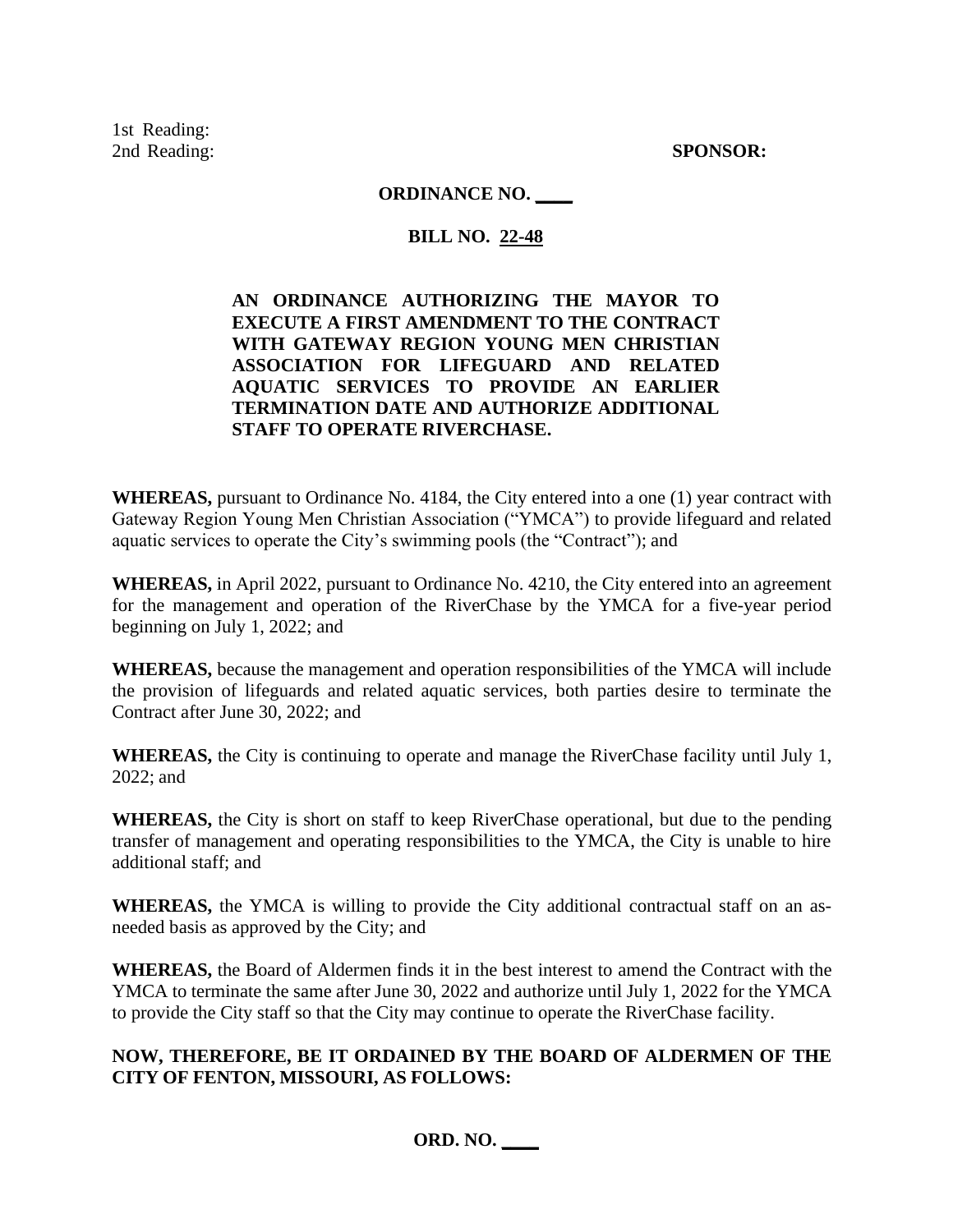## **ORD. NO. \_\_\_\_**

**Section 1.** The Board of Aldermen hereby authorizes the Mayor to execute on behalf of the City a First Amendment to the Contract with YMCA in substantially the form of Exhibit 1 attached hereto and incorporated herein by reference.

**Section 2.** This ordinance shall be in full force and effect from and after the date of its passage and approval.

PASSED this 9<sup>th</sup> day of June, 2022.

JOE MAURATH, MAYOR

APPROVED this  $9<sup>th</sup>$  day of June, 2022.

ATTEST:

JOE MAURATH, MAYOR

Jane Hungler, City Clerk

\_\_\_\_\_\_\_\_\_\_\_\_\_\_\_\_\_\_\_\_\_\_\_\_\_

Motion to approve. Roll Call vote: Ayes: Nays: Abstain: Absent:

**ORD. NO. \_\_\_\_**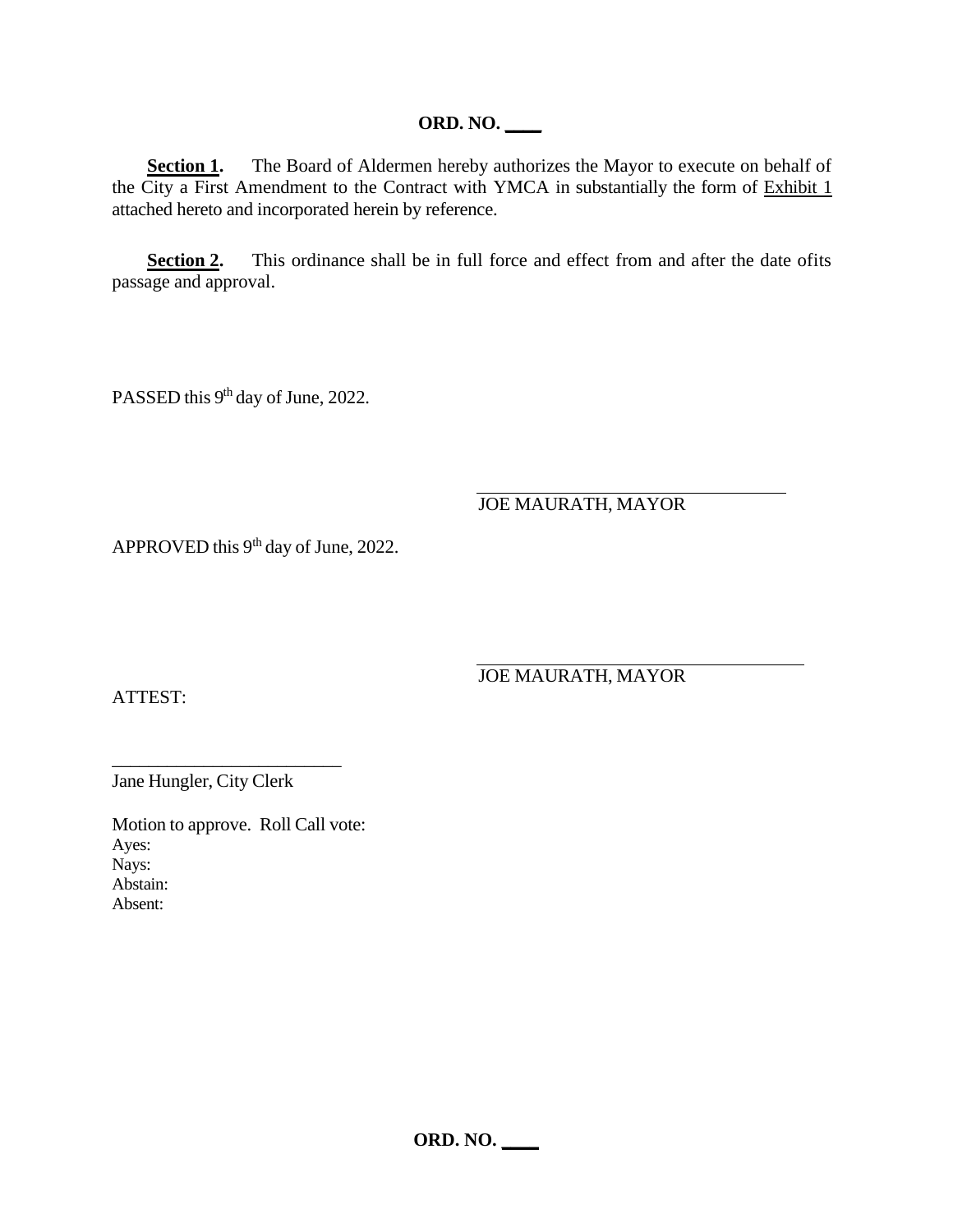### **EXHIBIT 1**

#### **FIRST AMENDMENT TO THE CITY OF FENTON, MISSOURI CONSULTANT/SERVICES CONTRACT**

**THIS FIRST AMENDMENT TO THE CONSULTANT/SERVICES AGREEMENT** for management of City swimming pools and related aquatic services between the **City of Fenton,** a Missouri municipal corporation, hereinafter referred to as "City", and **Gateway Region Young Men Christian Association** with principal office at 2815 Scott Ave., Building D, St. Louis, MO 63103, hereinafter referred to as "CONSULTANT", shall be effective on June 10, 2022.

WHEREAS, the City and Consultant entered into a one (1) year contract for consultant to provide lifeguard and related aquatic services to operate the City's swimming pools (the "Contract"); and

**WHEREAS,** in April 2022, pursuant to Ordinance No. 4210, the City entered into an agreement for the management and operation of the RiverChase facility by Consultant for a five-year period beginning on July 1, 2022; and

**WHEREAS,** because the management and operation responsibilities will include the provision of lifeguards and related aquatic services, both parties desire to terminate the Contract after June 30, 2022; and

**WHEREAS,** Consultant is willing to provide the City additional contractual staff on an as-needed basis as approved by the City; and

**WHEREAS,** both parties desire to amend the Contract to terminate the same after June 30, 2022 and authorize until July 1, 2022 for the Consultant to provide the City staff necessary for the operation of RiverChase.

**NOW, THEREFORE,** in consideration of the mutual promises, covenants, and agreements herein set forth and for other good and valuable consideration, the receipt and sufficiency of which is hereby acknowledged, the parties agree as follows:

**1.** Section IV., Contract Schedule, is hereby amended to repeal Section IV. in its entirety and have in lieu thereof the following language:

#### **IV. Contract Schedule**

The term of this Agreement shall fully expire and be of no force and effect at 11:59 PM on June 30, 2022.

**2.** Section 1, Scope of Services, is hereby amended to repeal Section 1. in its entirety and have in lieu thereof the following language

#### **I. SCOPE OF SERVICES**

Consultant services are necessary for the following Project of the City: **Management of City Swimming Pools and Aquatic Services and as-needed staff to operate the City RiverChase Facility**.

Except as expressly specified herein, Consultant hereby agrees to provide all of the supervision, labor, technical services, facilities, materials, tools, equipment, and apparatus, and to perform all the services and do all the things necessary for the proper completion of the consultant services which are particularly described as: management services for the City's aquatic facilities, provision of lifeguards and staffing for the City's swimming pools, and operation of the City's swimming pools as more fully set forth in Exhibit A, attached